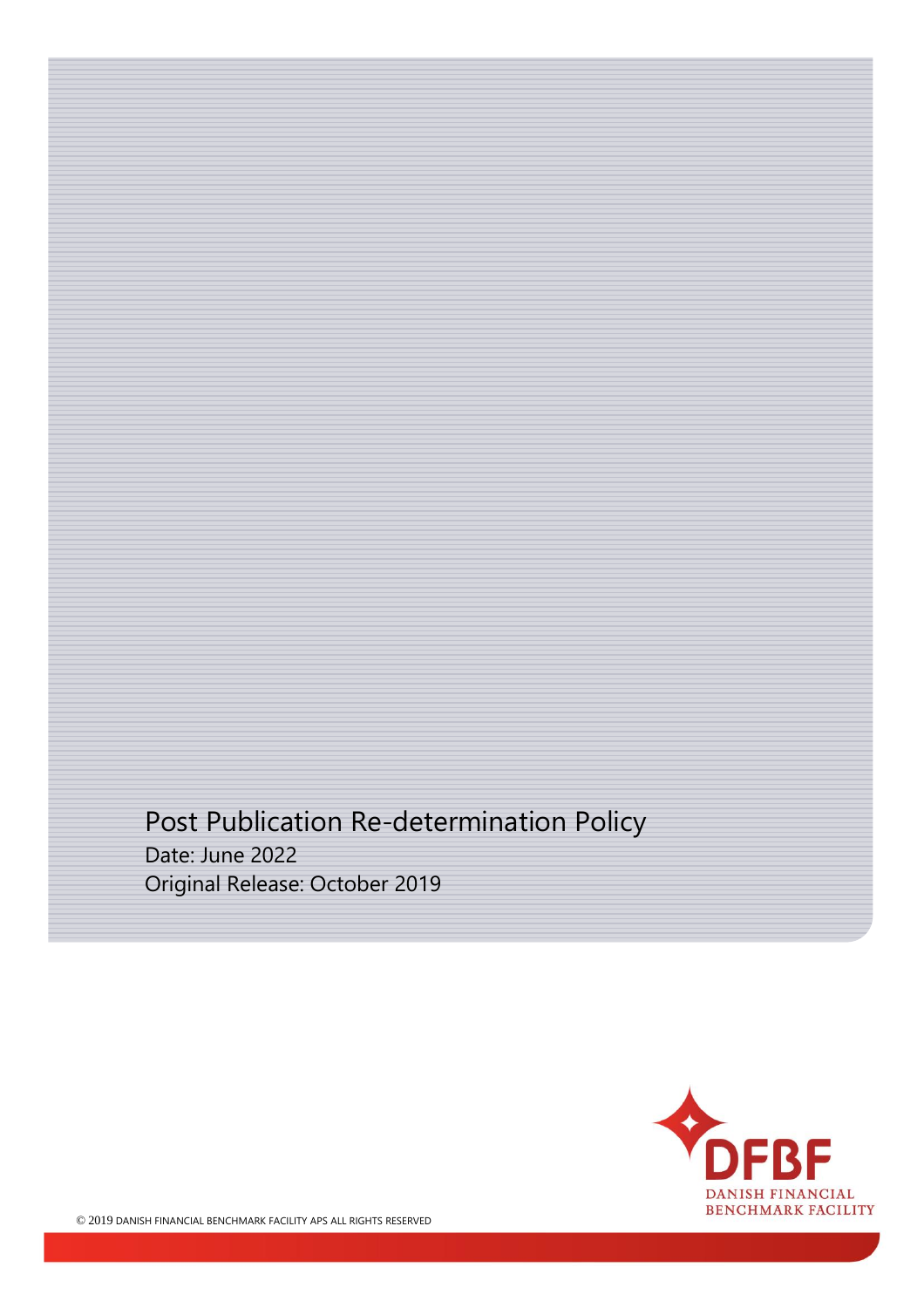# Contents

| 1           |       |                                                                                     |  |  |
|-------------|-------|-------------------------------------------------------------------------------------|--|--|
| 2           |       |                                                                                     |  |  |
|             | 2.1   |                                                                                     |  |  |
|             |       |                                                                                     |  |  |
|             | 3.1   |                                                                                     |  |  |
|             | 3.1.1 |                                                                                     |  |  |
|             | 3.1.2 |                                                                                     |  |  |
| 4           |       |                                                                                     |  |  |
|             | 4.1.1 |                                                                                     |  |  |
|             | 4.1.2 |                                                                                     |  |  |
|             | 4.1.3 |                                                                                     |  |  |
|             | 4.1.4 |                                                                                     |  |  |
|             | 4.2   |                                                                                     |  |  |
|             | 4.3   |                                                                                     |  |  |
| 5           |       |                                                                                     |  |  |
|             | 5.1   | Notification of Erroneous Input Data by Panel Banks or the Benchmarks Calculations7 |  |  |
|             | 5.2   |                                                                                     |  |  |
|             | 5.3   |                                                                                     |  |  |
|             | 5.4   |                                                                                     |  |  |
|             | 5.5   |                                                                                     |  |  |
|             | 5.6   |                                                                                     |  |  |
| 6           |       |                                                                                     |  |  |
|             | 6.1   |                                                                                     |  |  |
|             | 6.2   |                                                                                     |  |  |
|             | 6.3   |                                                                                     |  |  |
|             | 6.4   |                                                                                     |  |  |
| $7^{\circ}$ |       |                                                                                     |  |  |

Copyright © 2019 by Danish Financial Benchmark Facility ApS (DFBF) all rights reserved. This document or any portion thereof may not be reproduced or used in any manner whatsoever without the express written permission of the DFBF.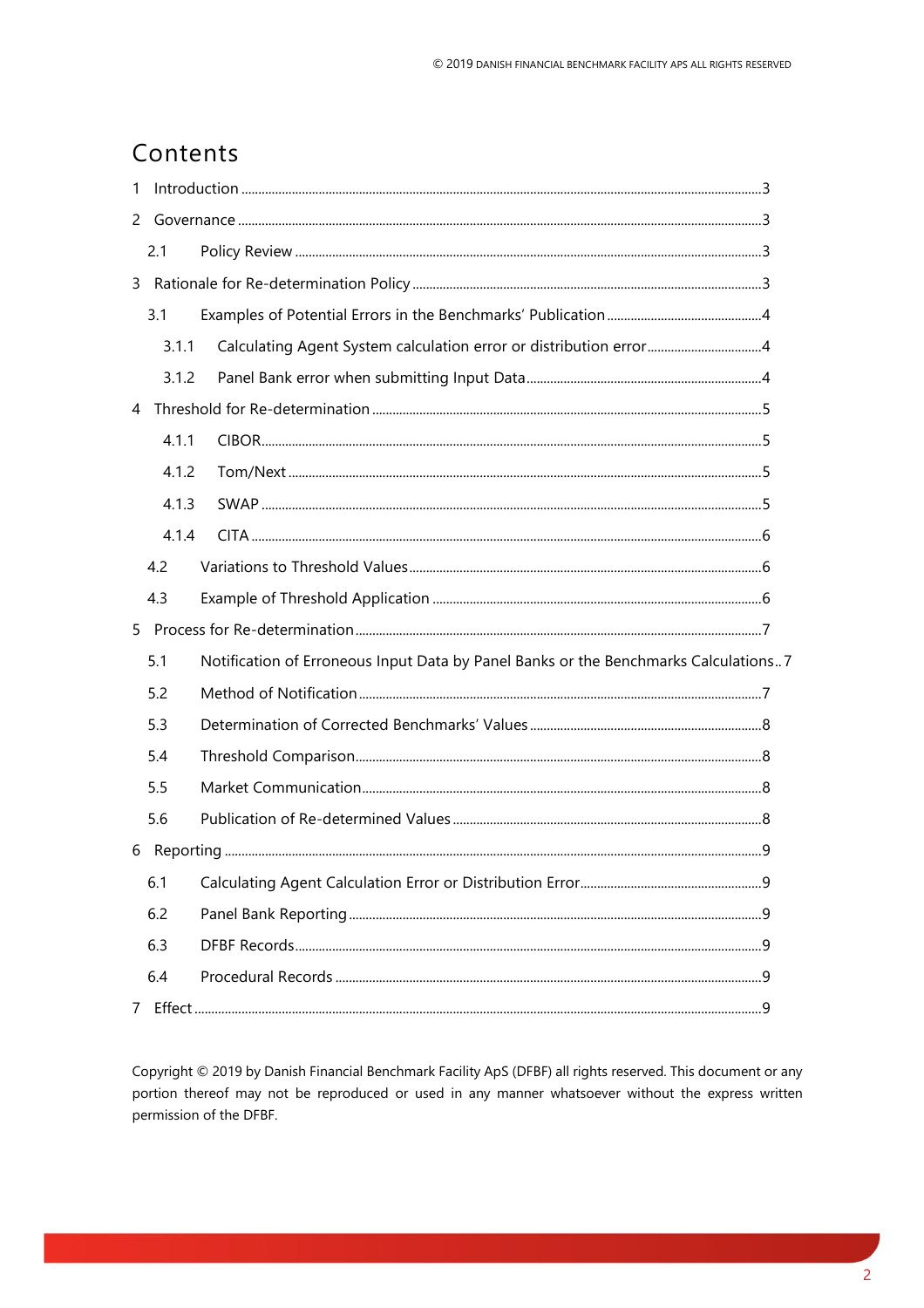# <span id="page-2-0"></span>1 Introduction

This policy has been developed to outline the steps the DFBF, as administrator of the Benchmarks, will take in situations where erroneous Benchmark data has been discovered to have been published. The rationale in respect to developing this re-determination policy balances the inconvenience to end-users of a redetermination (and the potential for market disruption) with the overriding requirement that the Benchmarks must be an accurate reflection of the underlying economic reality that it is designed to measure.

Variations beyond a prescribed threshold would trigger a re-determination and distribution of new Benchmark values (re-determined values).

Re-determination will only take place on the day of publication and within a timeframe determined by the DFBF and endorsed by the DFBF Benchmark(s) Oversight Committee (OC).

This policy describes:

- Governance of the policy
- Rationale for re-determination
- Examples of erroneous data and Benchmark calculation errors
- Thresholds for re-determination
- Processes and procedures for re-determination
- Notifications to the market
- Record keeping

# <span id="page-2-1"></span>2 Governance

The re-determination policy is the responsibility of the DFBF Board (the Board).

The DFBF will oversee all operational procedures, and in the case of a re-determination will manage the processes in accordance with this policy.

Panel Banks, through their responsibilities outlined in the Panel Bank Code of Conducts, will be responsible for ensuring that any errors in Input Data are reported to the DFBF in accordance with this policy.

#### <span id="page-2-2"></span>2.1 Policy Review

<span id="page-2-3"></span>This policy will be reviewed on an annual basis.

# 3 Rationale for Re-determination Policy

In the case that the DFBF publishes Benchmark values that do not accurately reflect the calculation methodology, and which would have a material effect on the users of the Benchmark, a re-determination of affected values will allow any material errors to be corrected within a reasonable timeframe.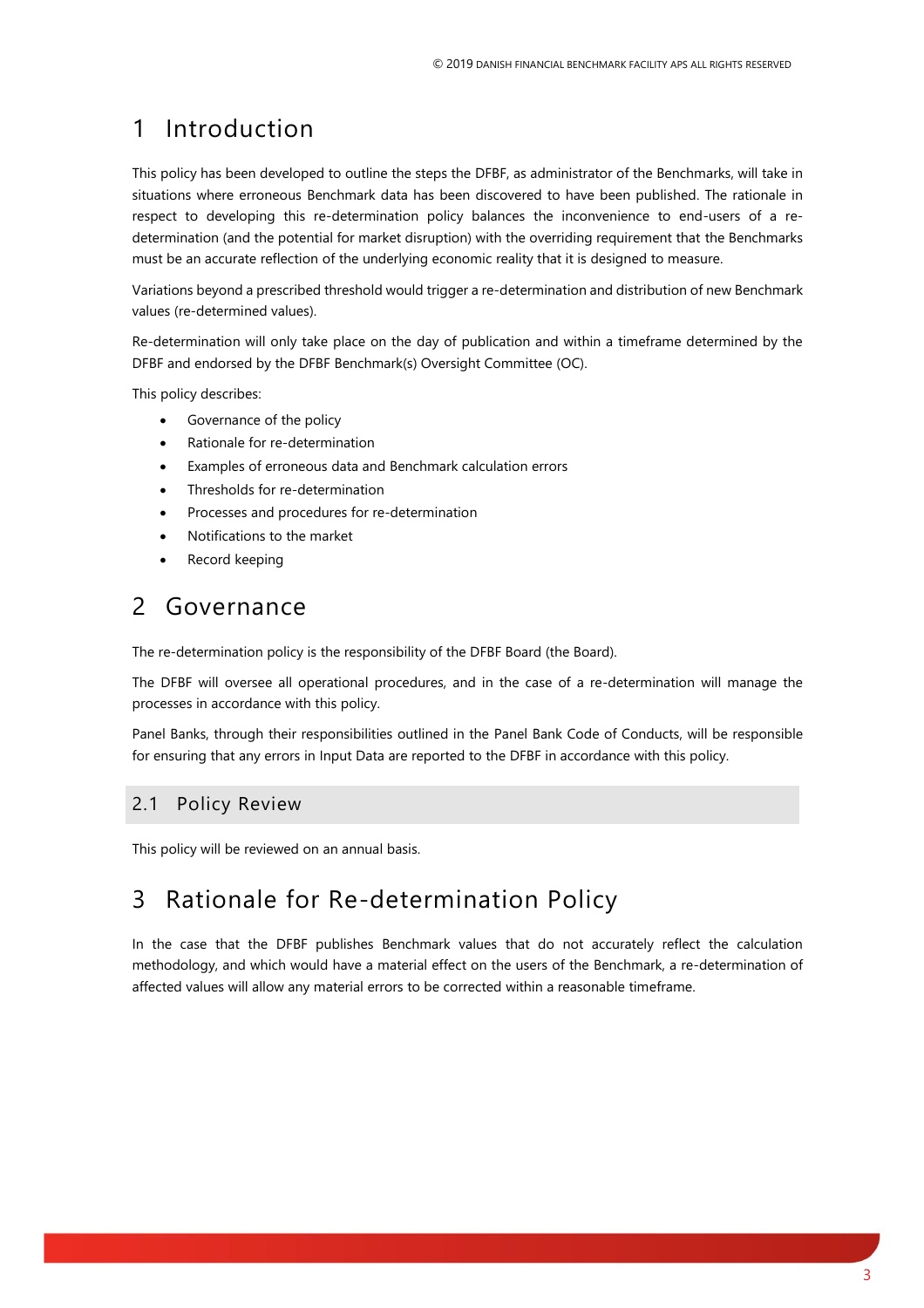### <span id="page-3-0"></span>3.1 Examples of Potential Errors in the Benchmarks' Publication

There are two principle reasons why the Benchmarks' values published, during the normal course of operations may be erroneous as detailed in 3.1.1 and 3.1.2 below.

#### <span id="page-3-1"></span>3.1.1 CALCULATING AGENT SYSTEM CALCULATION ERROR OR DISTRIBUTION ERROR

The DFBF has policies and procedures to accurately capture Input Data from Panel Banks via secure connections.

Once collected, data validation processes check the incoming data for anomalies. The Helpdesk will, if required under its procedures, check any anomalous submissions directly with the Panel Bank and seek clarification on the validity of the Input Data.

The Helpdesk checks that the methodology is correctly applied via manual checks and compares this to the calculations made by the Calculating Agent System. Once these checks are completed the final Benchmark values are distributed to information vendors for publication. Checks are made at the time of publication to ensure that published values correspond with the Calculating Agent System and manual calculations.

Errors in the procedural calculation steps taken by the system, and the manual comparison checks made by operators could lead to errors in publication.

The Calculation Agent System may, due to internal systems errors, publish rates different from those calculated and displayed to operators.

These errors would be discovered by verification checks of the Calculation Agent System displayed values against those published by vendors.

#### <span id="page-3-2"></span>3.1.2 PANEL BANK ERROR WHEN SUBMITTING INPUT DATA

Erroneous Input Data by one or more Panel Banks may cause the final Benchmark value/s to be considered "materially altered" after the calculation methodology is applied.

Panel Banks are required to meet the Input Data rules as defined in the Panel Bank Code of Conducts. Panel Banks are required to have policies and procedures to ensure Input Data meets the criteria set down by the DFBF.

There are two potential opportunities for erroneous Input Data;

- I. Panel Banks have erroneously supplied Input Data to the Calculating Agent System (incorrect submission) and have not been able to remediate prior to the cut off time for submissions or have discovered this after the calculation methodology has been applied
- II. Panel Banks have used an automated method to submit Input Data to the Calculating Agent System and through this process erroneous Input Data was submitted and could not be remediated prior to the cut off time for submissions.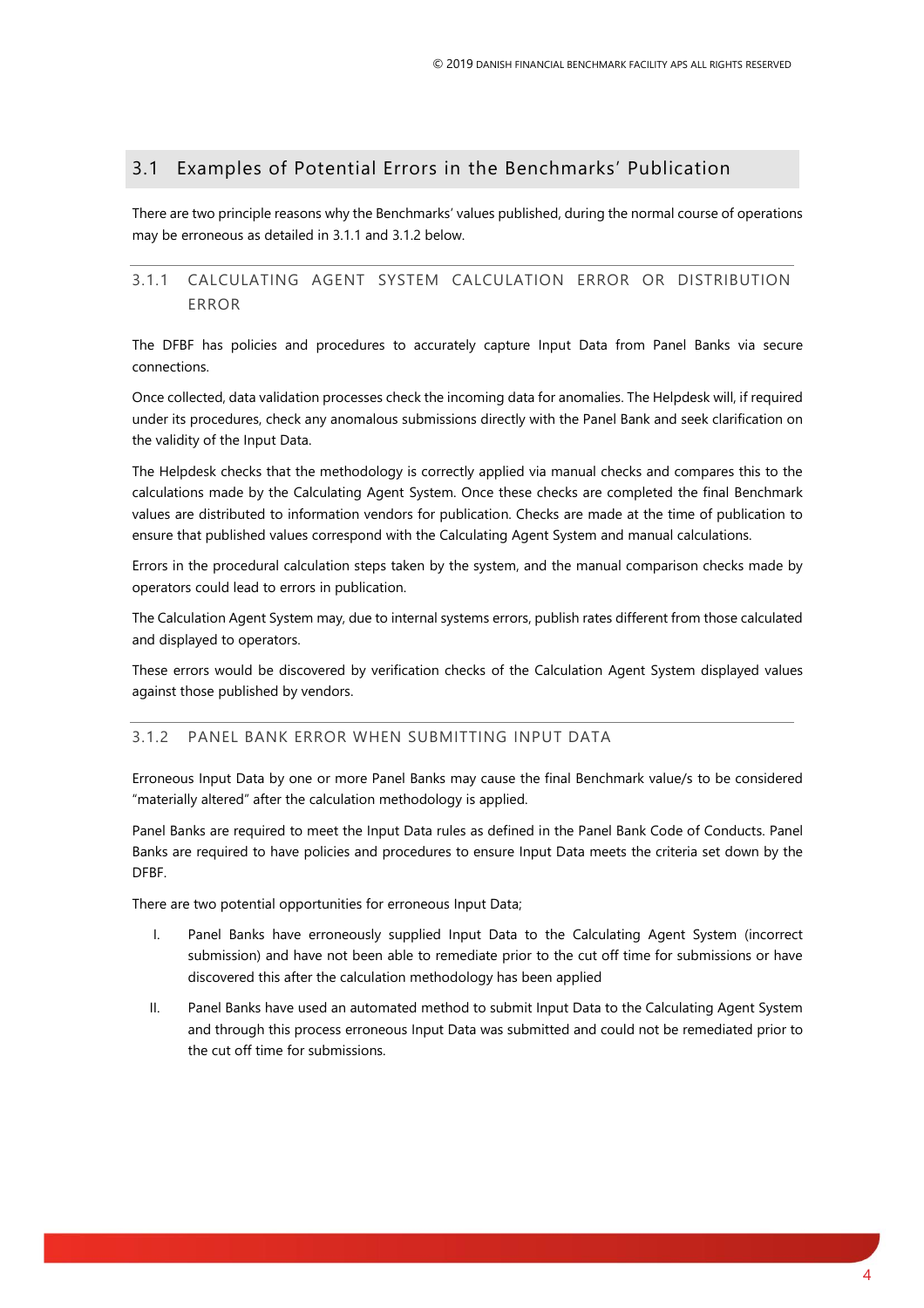# <span id="page-4-0"></span>4 Threshold for Re-determination

The DFBF has considered the implications of a re-determination of one or more tenor rates sometime after publication and the impact on users of the Benchmarks in making such a change.

The DFBF has determined that beyond an agreed threshold for each tenor, a re-determination should take place for any affected tenor.

Tom/Next is not subject to any re-determination.

<span id="page-4-1"></span>The thresholds for a re-determination for each value are as follows:

#### 4.1.1 CIBOR

| week     | $>+/$ - 2 basis points |  |
|----------|------------------------|--|
| 1 month  | $>+/$ - 2 basis points |  |
| 3 months | $>+/$ - 2 basis points |  |
| 6 months | $>+/$ - 2 basis points |  |
| year     | $>+/$ - 2 basis points |  |

#### <span id="page-4-2"></span>4.1.2 TOM/NEXT

<span id="page-4-3"></span>Tom/Next is not subject to re-determination.

#### 4.1.3 SWAP

| 2 years  | > +/- 2 basis points   |  |
|----------|------------------------|--|
| 3 years  | > +/- 2 basis points   |  |
| 4 years  | $>+/$ - 2 basis points |  |
| 5 years  | $>+/$ - 2 basis points |  |
| 6 years  | > +/- 2 basis points   |  |
| 7 years  | $>+/$ - 2 basis points |  |
| 8 years  | $>+/$ - 2 basis points |  |
| 9 years  | $>+/$ - 2 basis points |  |
| 10 years | > +/- 2 basis points   |  |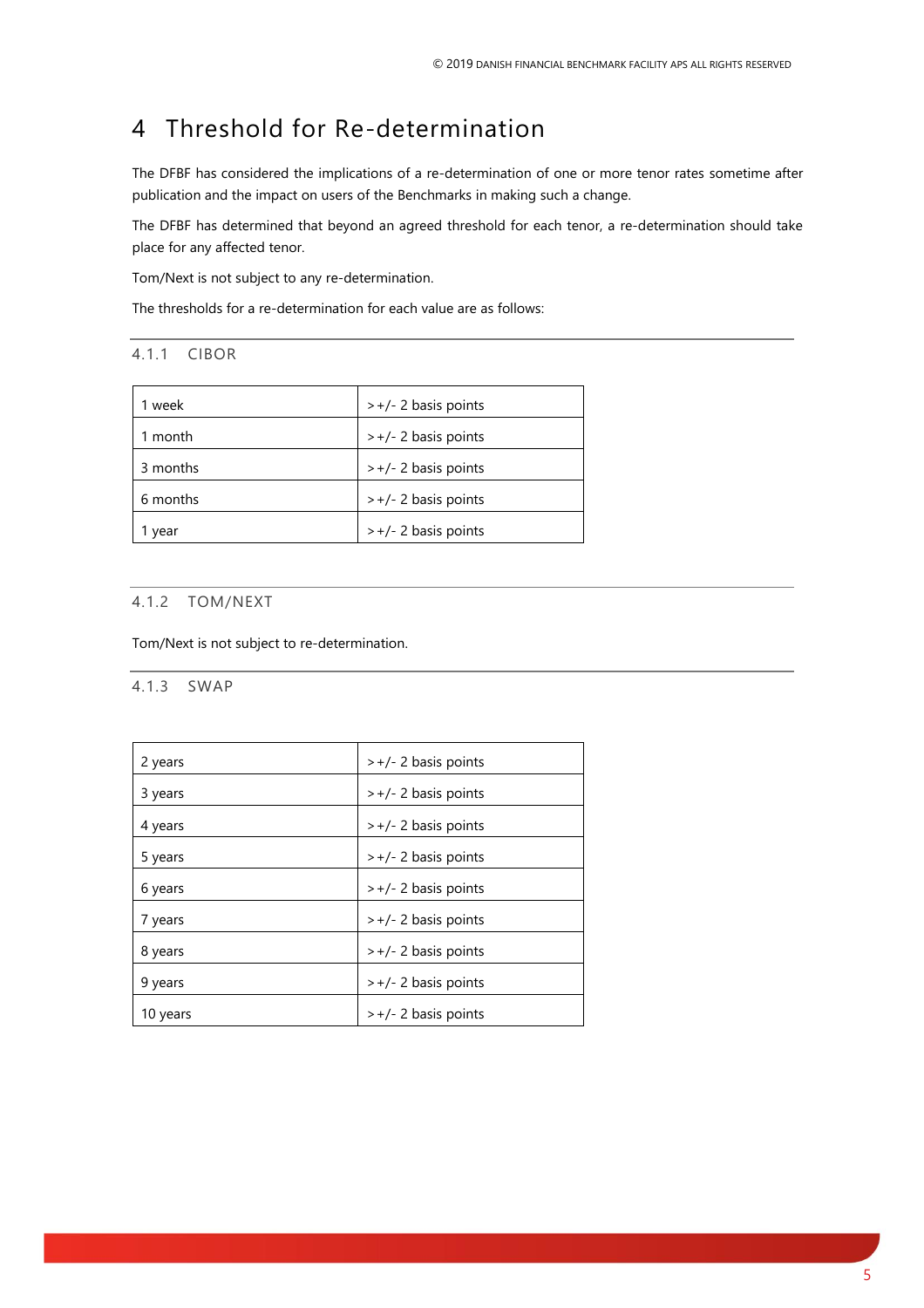#### <span id="page-5-0"></span>4.1.4 CITA

| 1 month   | $>+/$ - 2 basis points |  |
|-----------|------------------------|--|
| 2 months  | $>+/$ - 2 basis points |  |
| 3 months  | $>+/$ - 2 basis points |  |
| 6 months  | $>+/$ - 2 basis points |  |
| 9 months  | $>+/$ - 2 basis points |  |
| 12 months | $>+/$ - 2 basis points |  |

### <span id="page-5-1"></span>4.2 Variations to Threshold Values

The Board is responsible for making changes to the threshold levels. Once approved by the Board, the OC will be informed, the re-determination policy will be updated and all stakeholders notified of the changes and the date when the changes will become effective.

### <span id="page-5-2"></span>4.3 Example of Threshold Application

The following is an example of how the re-determination policy would be applied:

- The one-month tenor has been calculated based on all Input Data (for the one-month tenor) provided by Panel Banks. The rate -0.25 has been calculated and published at 11:00am.
- A Panel Bank contacts the Helpdesk and informs them that they have provided the wrong Input Data for the one-month tenor after the calculation. They provide new Input Data for the one-month tenor.
- The Helpdesk recalculates the one-month tenor, replacing the erroneous tenor value from the Panel Bank with the revised value.
- The new value for the one-month tenor is calculated at -0.28. The threshold for the one-month tenor is +/- 0.01
- This new value exceeds the change threshold and will result in the new value of -0.28 being published as a re-determined rate.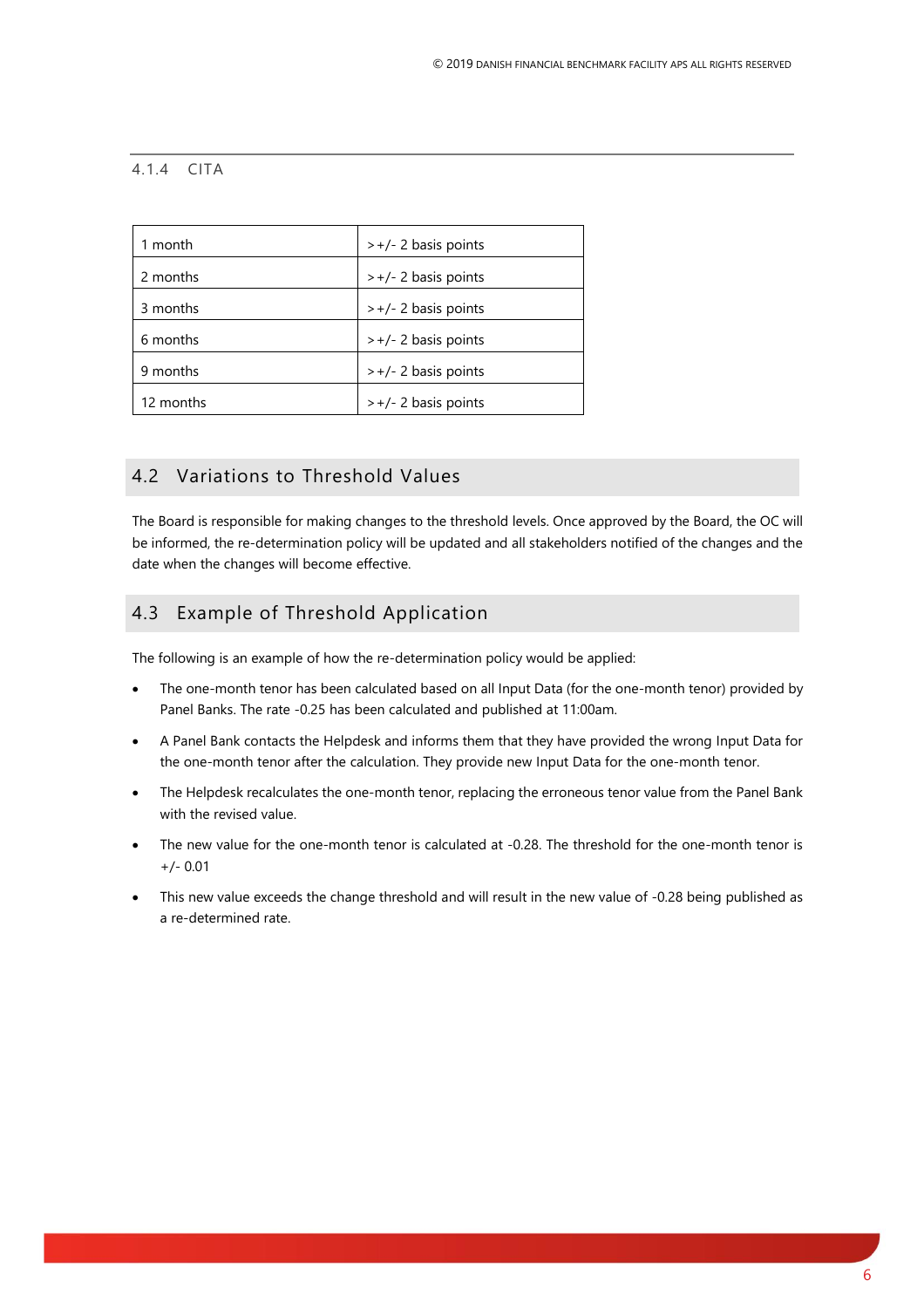# <span id="page-6-0"></span>5 Process for Re-determination

| <b>Benchmark</b> | Timings                           | Actions                                                     |
|------------------|-----------------------------------|-------------------------------------------------------------|
| <b>CIBOR</b>     | $11:00am - 1:00pm$                | Notification<br>of<br>data<br>erroneous<br>$\overline{O}$   |
| <b>CITA</b>      | $11:00am - 1:00pm$                | Benchmark values                                            |
| <b>SWAP</b>      | $11:30$ am - 1:00pm               |                                                             |
| <b>CIBOR</b>     | $1:00 \text{pm} - 2:00 \text{pm}$ | Checks to determine if the corrected value                  |
| <b>CITA</b>      | $1:00 \text{pm} - 2:00 \text{pm}$ | meets threshold for re-determination                        |
| <b>SWAP</b>      | $1:00 \text{pm} - 2:00 \text{pm}$ |                                                             |
| <b>CIBOR</b>     | 2:00 <sub>pm</sub>                | Notification to stakeholders that a re-                     |
| <b>CITA</b>      | 2:00 <sub>pm</sub>                | determination of value/s will take place                    |
| <b>SWAP</b>      | 2:00pm                            |                                                             |
| <b>CIBOR</b>     | 3:00pm                            | DFBF will publish re-determined values                      |
| <b>CITA</b>      | 3:00 <sub>pm</sub>                | and all Panel Bank submissions to final<br>Benchmark values |
| <b>SWAP</b>      | 3:00 <sub>pm</sub>                |                                                             |

The re-determination process will have a number of stages.

# <span id="page-6-1"></span>5.1 Notification of Erroneous Input Data by Panel Banks or the Benchmarks Calculations

Panel Banks have a responsibility to notify the Helpdesk immediately on discovery of erroneous Input Data. Panel Banks will be able to notify the Helpdesk of any erroneous Input Data for the purposes of a redetermination calculation any-time after the initial publication and prior to 1:00pm each day. Any other erroneous Input Data reported outside of the notification period will be documented and presented to the OC for consideration. Summary of such erroneous Input Data will be also published on the DFBF Website at [www.dfbf.dk](https://apc01.safelinks.protection.outlook.com/?url=http%3A%2F%2Fwww.dfbf.dk%2F&data=02%7C01%7Cmartina.mozerova%40globalrateset.com%7Cbe63a014de6e4d16c54208d834f0bfac%7C061fd2d70a1747d8ac5e5a83ef22bdea%7C0%7C0%7C637317555895150499&sdata=4zy%2FVQbq2dG2pYsjvWMLP37IJ3sOG2JC6HIG2z9x%2BiM%3D&reserved=0) on a quarterly basis following presentation to the OC.

### <span id="page-6-2"></span>5.2 Method of Notification

Panel Banks will provide details of the original values supplied and the corrected values via a template provided by the Helpdesk for this purpose. The Panel Bank will need to provide authorisation from the original submitter and a senior representative of the bank.

On receipt of the template the Helpdesk will contact the bank and confirm the corrected values.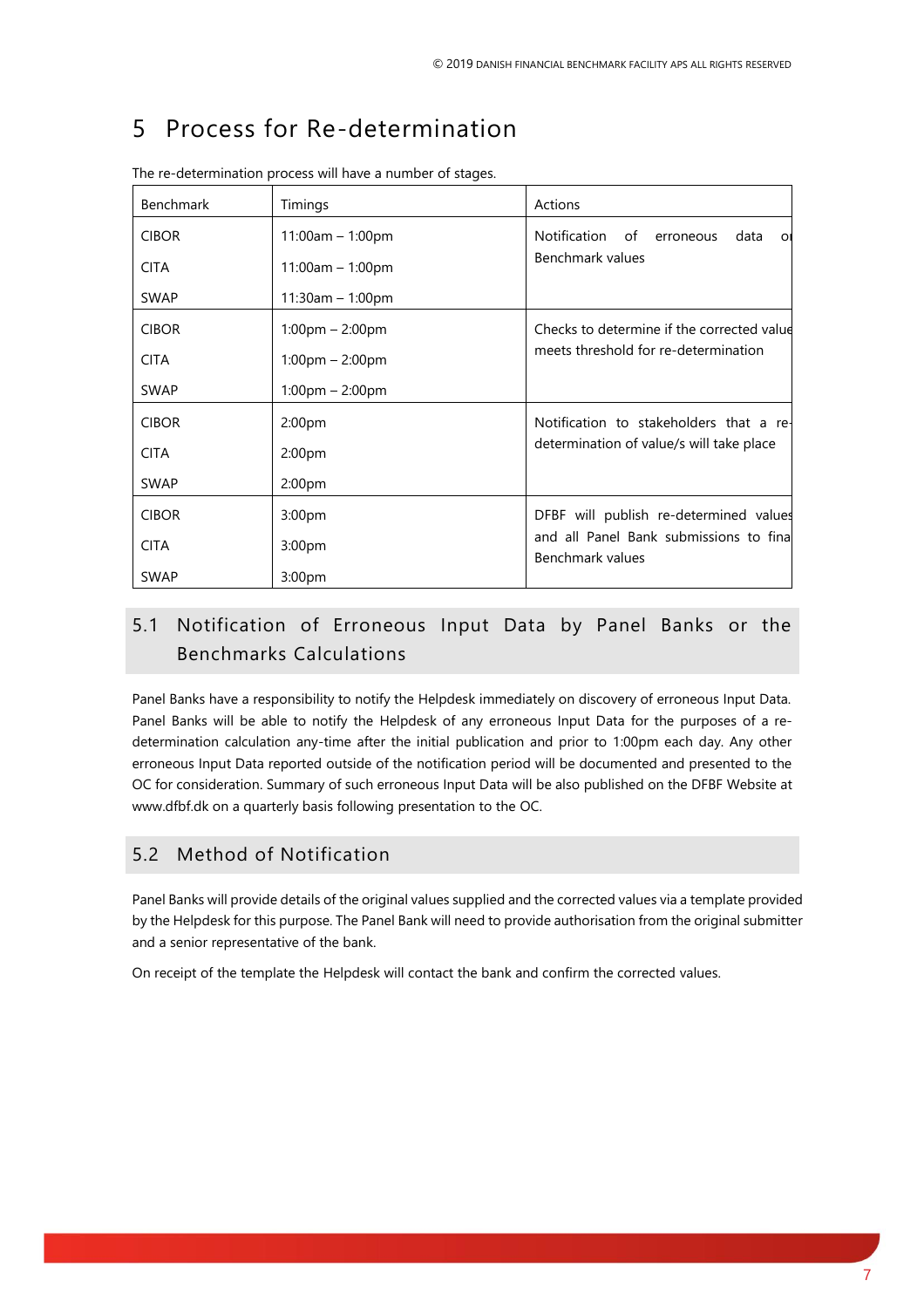## <span id="page-7-0"></span>5.3 Determination of Corrected Benchmarks' Values

<span id="page-7-1"></span>The Helpdesk will recalculate the Benchmark with the corrected values and determine new Benchmark values.

## 5.4 Threshold Comparison

The Helpdesk will compare the new Benchmark values against the published values and determine if the threshold for re-determination has been exceeded.

In the case that the value does not meet the threshold, no further action will be taken and no re-determination will occur.

In the case that the threshold has been exceeded, preparations for the next steps in the re-determination process will be activated.

### <span id="page-7-2"></span>5.5 Market Communication

The DFBF will communicate to the market as soon as a re-determination is required, but no later than 2:00pm.

The means of communicating that a re-determination will take place includes:

- 1. An update on the DFBF Website.
- 2. Email communications and telephone calls with information vendors to advise of a re-determination and for them to advise their customers via market alerts of a re-determination.

### <span id="page-7-3"></span>5.6 Publication of Re-determined Values

The DFBF will republish all re-determined values at 3:00pm.